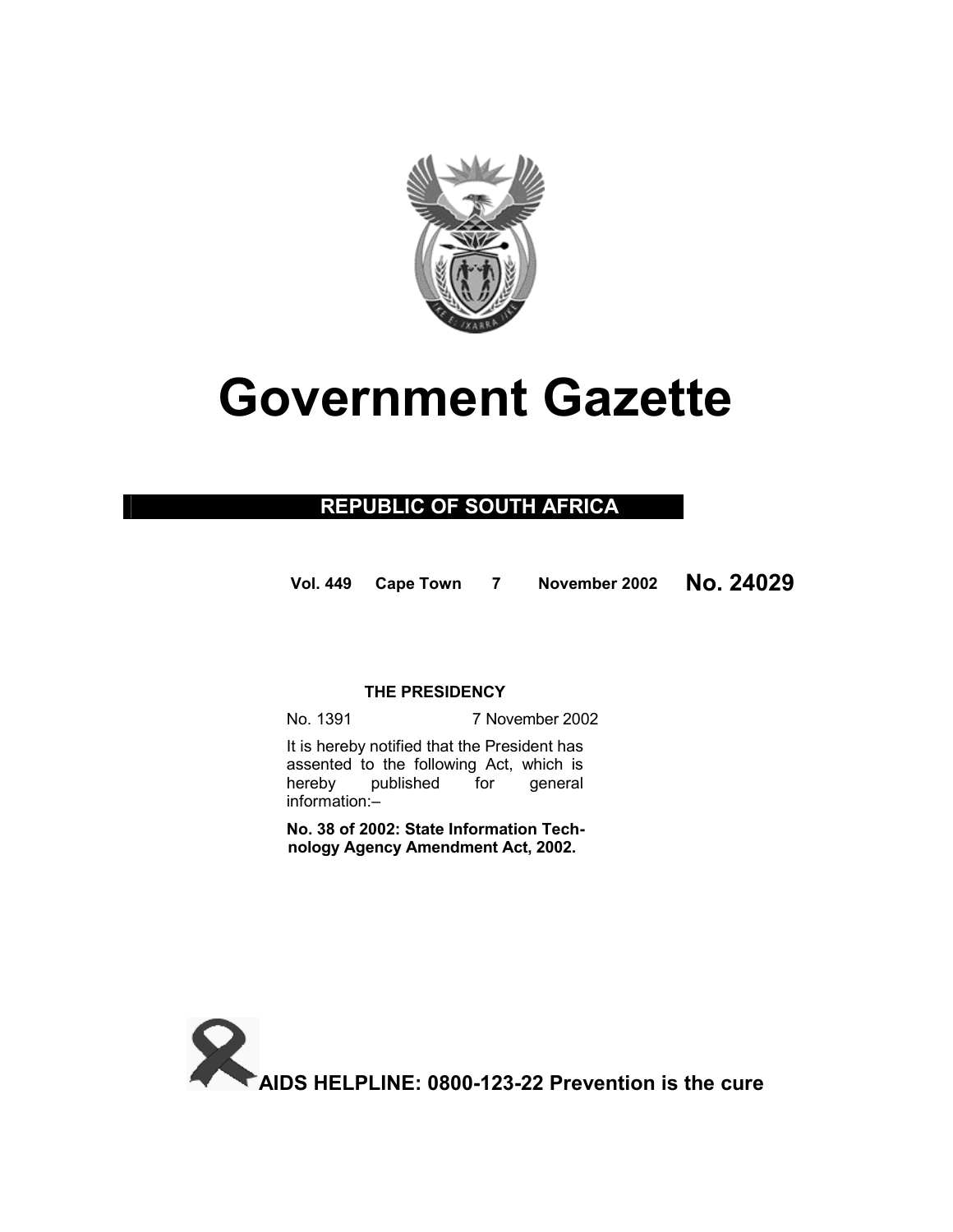| No. 24029        | GOVERNMENT GAZETTE, 7 NOVEMBER 2002                                                   |
|------------------|---------------------------------------------------------------------------------------|
| Act No. 38, 2002 | STATE INFORMATION TECHNOLOGY<br>AGENCY AMENDMENT ACT, 2002                            |
|                  | <b>GENERAL EXPLANATORY NOTE:</b>                                                      |
|                  | Words in bold type in square brackets indicate omissions from<br>existing enactments. |
|                  | Words underlined with a solid line indicate insertions in<br>existing enactments.     |
|                  |                                                                                       |
|                  |                                                                                       |

*(English text signed by the President.) (Assented to 31 October 2002.)* 

## **ACT**

To amend the State Information Technology Agency Act, **1998, so** as to alter certain definitions, to define other expressions, to delete certain definitions and to substitute obsolete references; to provide for the establishment of subsidiaries by the State Information Technology Agency (Pty) Ltd; to redefine the objects and functions of the Agency; **to** increase the maximum number of members of the Board of the Agency; to provide for alternate members for non-executive members of the Board; to align provisions regarding the transfer of staff and assets, the business and service level agreements and the regulatory powers with the adjusted functions of the hgency; to amend the method of determining tariffs for the cost of services of the Agency: to provide anew for the shareholding and share capital of the Agency; and to repeal provisions that became obsolete because of the Public Finance Management Act, 1999; to provide for the alteration of the Agency's memorandum of association; and to provide for matters connected therewith.

BE IT ENACTED by the Parliament of the Republic of South Africa, as follows:-

#### Amendment **of** section 1 of Act **8s** of 1998

**1.** Section 1 of' the State information Technology Agency Act, 1998 (hereinafter referred to as the principal Act), is hereby amended— 5

- *(a)* by the insertion after the definition of "Agency" of the following definition: '' 'authentication products or services' means products or services designed to identifv the holder of an electronic signature to other persons:";
- *(b)* by the substitution for the definition of "department" of the following 10 definition:

'' 'department' means a national department, provincial administration, provincial department or organisational component listed in Schedules 1, [and] *2* and *3* **[of]** to the Public Service Act, 1994 (Proclamation No. 103 of 1994), and for the purpose of this Act, the entity known as Infoplan 15 will be regarded as a department;";

 $(c)$  by the insertion after the definition of "department" of the following definitions:

'' 'electronic signature' means an electronic representation of information in any form which is  $\frac{20}{20}$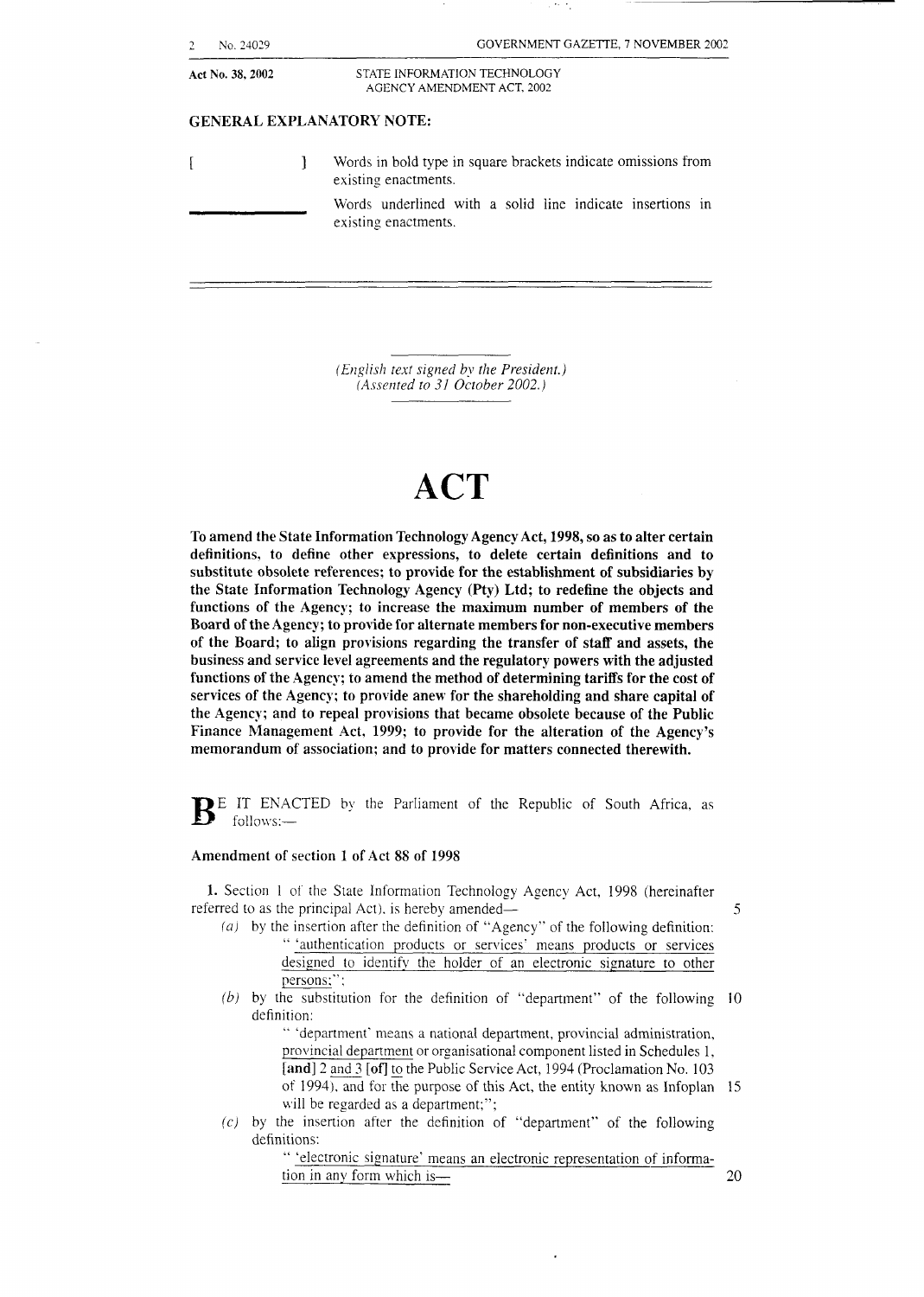#### **Act No. 38,2002** STATE INFORMATION TECHNOLOGY AGENCY AMENDMENT ACT, 2002

- *(a)* attached to, incorporated in or logically associated with other *(b)* intended by the user to serve as a signature; 'executing authority' means executing authority as defined in section I of the Public Service Act, 1994;"; electronic representations of information in any form; and 5
- *(d)* by the substitution for the definition of "Minister" of the following definition: '' 'Minister' means the Minister for the Public Service and Administration or any Minister appointed by the President and assigned the power in terms of sections 91(2) and 92(1) of the Constitution **[1996]**  Republic of South Africa, 1996 (Act No. 108 of 1996), to be the 10 shareholder on behalf of the State;";
- *(e)* by the insertion after the definition of "Minister" of the following definition: " 'public body' means-
	- *(a)* Parliament or a provincial legislature;
	- *(b)* a constitutional institution or public entity as defined in section 1 of 15 the Public Finance Management Act, 1999 (Act No. 1 of 1999); or
	- $\Omega$  a municipality contemplated in section 155(1) of the Constitution;"; and
- *(f)* by the deletion of the definitions of "participating department" and "President". 20

#### **Amendment of section 3 of Act 88 of 1998**

**2.** Section 3 of the principal Act is hereby amended—

- *(a)* by the deletion of subsection (2);
- $(b)$  by the insertion after subsection (4) of the following subsection:
	- "(4A) Despite anything to the contrary in this Act- *(a)* any service of the Agency used immediately before the commencement of the State Information Technology Agency Amendment Act, 2002, by a department in respect of which a component initially constituted the Agency as contemplated in subsection (4), must be continued to be used by that department, unless terminated by agreement between the department and the Agency; and *(b)* any asset of that component transferred to the Agency in terms of -2 *5 30*
	- section 19(2) remains the asset of the Agency and the responsible department may not require the return of that asset."; and

*35* 

40

(c) by the deletion of subsections *(5)* and (6).

#### **Insertion of section 3A in Act 88 of 1998**

**3.** The following section is hereby inserted after section 3 of the principal Act:

#### **"Subsidiaries**

**3A.** (1) For purposes of achieving its objects, the Agency may establish

one or more subsidiary companies in terms of the Companies Act. (2) A subsidiary company may, on behalf of the Agency, perform such functions as the Agency may delegate to it subject to such conditions as the Agency may impose.

(3) *(a)* The Agency may, with the approval of the Cabinet, transfer to any person the shares of the Agency in a subsidiary company in accordance with the Companies Act. 45

*(b)* The Cabinet must approve the number of shares to be transferred, the transferees and the manner and terms of the transfer.".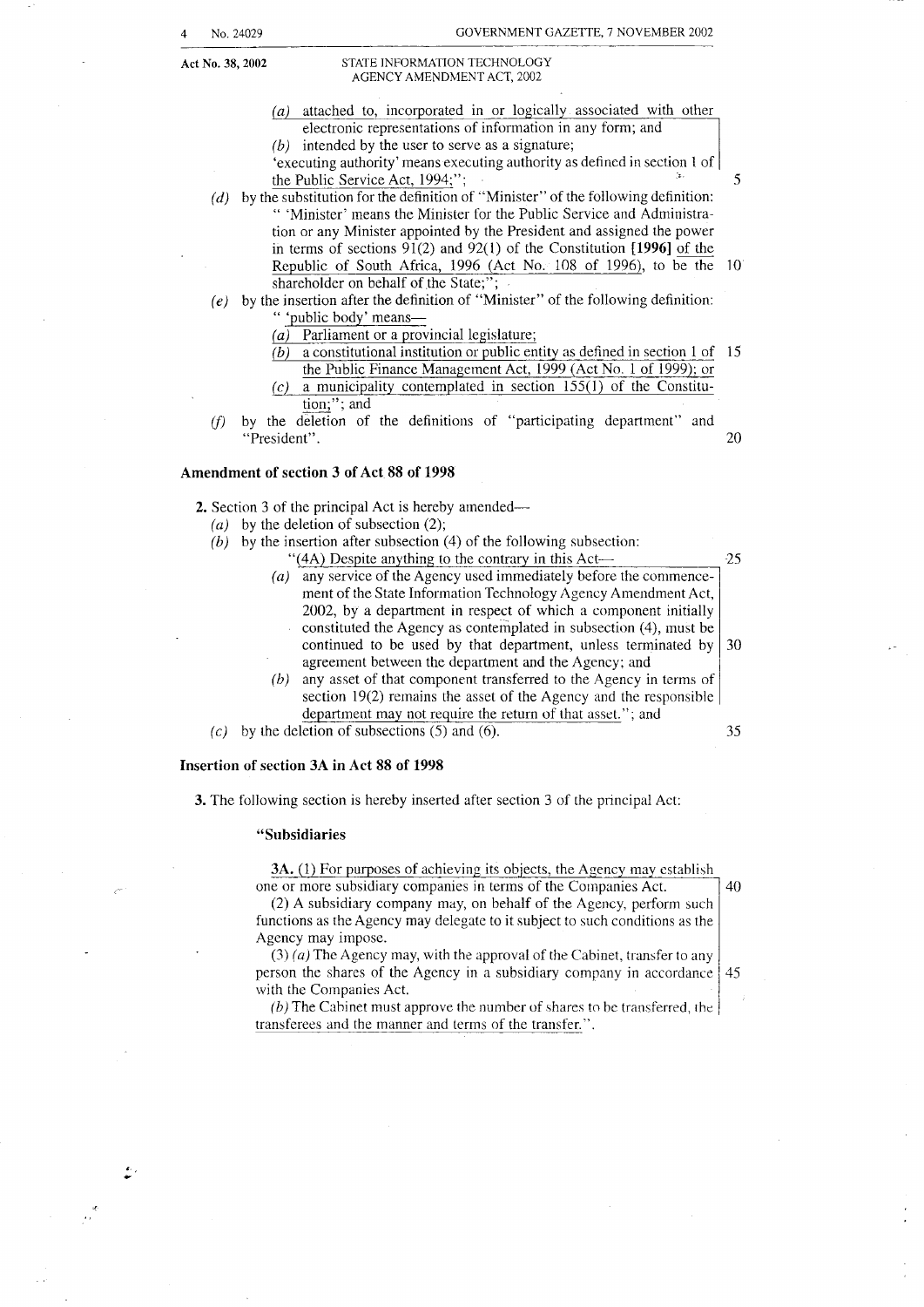5

#### **Amendment of section 6 of Act 88 of 1998**

**4.** The following section is hereby substituted for section 6 of the principal Act:

#### **"Objects of Agency**

6. The objects of the Agency are—

- $(a)$  to improve service delivery to the public through the provision of information technology, information systems and related services in a maintained information systems security environment to departments and public bodies; and
- *(b)* to promote the efficiency of departments and public bodies through the use of information technology.". 10

#### **Substitution of section 7 of Act 88 of 1998**

**5.** The following section is hereby substituted for section 7 of the principal Act:

#### **"Duties and powers of Agency**

**7.** (1) To achieve its objects, the Agency- (*a*) must, on behalf of a department, and may, on behalf of a public body,  $\vert$  15 which so requests in terms of subsection (4) or  $(5)$ — (i) provide or maintain a private telecommunication network or **<sup>2</sup>** value-added network service in accordance with the Telecommunications Act, 1996 (Act No. 103 of 1996); (ii) provide or maintain transversal information systems; and (iii) provide data-processing or associated services for transversal (6) may, on behalf of a department or public body, which so requests in terms of subsection (4) or (5), provide-(i) training in information technology or information systems; (ii) application software development; (iii) maintenance services for information technology software or (iv) data-processing or associated services for departmentally specific (v) technical, functional or business advice or support, or research. (vi) management services for information technology or information (2) For purposes of the Telecommunications Act, 1996, the provision of a private telecommunication network in terms of subsection  $(1)(a)(i)$  by the Agency on behalf of one or more departments or public bodies or one or more departments and public bodies, must be construed as the provision of that network by the State for purposes principally or integrally related to the operations of the State. (3) Despite any other law to the contrary, every department must, subject to subsection (4), procure all information technology goods or services through the Agency. *(3)* A department that wishes to acquire a service contemplated in-  $(a)$  subsection  $(1)(a)$ , mustinformation systems; and infrastructure; information technology applications or systems; regarding information technology; and systems. (i) acquire that service from the Agency in accordance with business and service level agreements concluded in terms of section 20; or (ii) procure that service through the Agency in terms of subsection *(3)* if the Agency indicates in writing that it is unable to provide the service itself; (b) subsection  $(1)(b)$ , must either--(i) acquire that service from the Agency in accordance with business and service level agreements concluded in terms of section *20;* or (ii) procure that service through the Agency in terms of subsection (3). 20 25 *30 35*  10 15 50 55

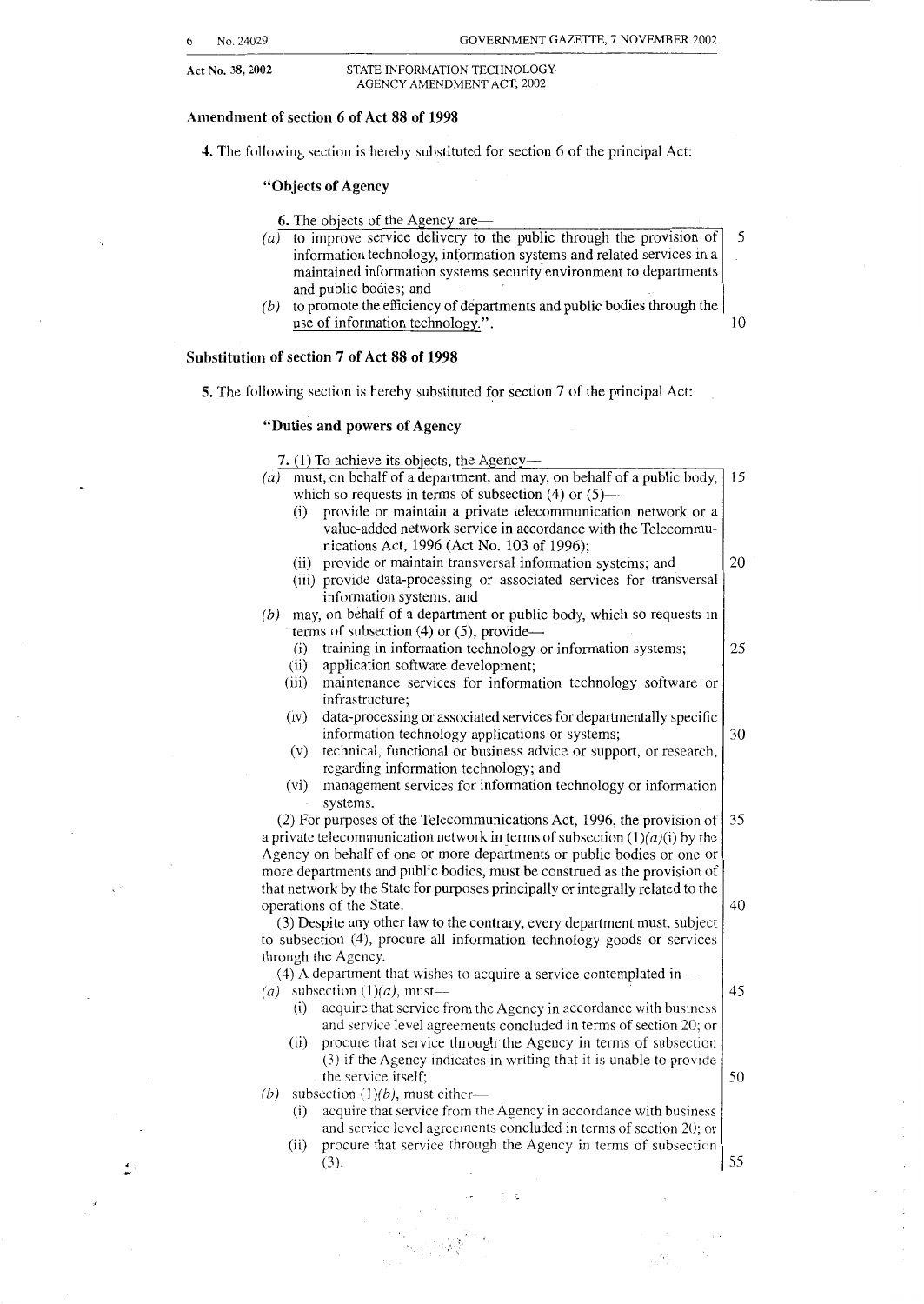#### **Act No. 38,2002** STATE INFORMATION TECHNOLOGY AGENCY AMENDMENT ACT, 2002

 $(5)$  A public body may—

- (a) acquire a service contemplated in subsection  $(1)(a)$  or  $(b)$  from the Agency; and
- *(b)* procure any information technology goods or services through thc Agency.

(6) The Agency-

(a) must set standards regarding-

- (i) the interoperability of information systems between departments subject to the approval of the Minister; and
- (ii) a comprehensive information systems security environment for departments, subject to the approval of the Minister and the Minister of Intelligence; 10
- *(b)* must certify every acquisition of any information technology goods **01**  services by a department for compliance with those standards;
- **(c)** may- (i) despite anything to the contrary in any other law, exclusively subject to subsection (7) sell or provide authentication products or services for all departments;
	- (ii) on request of any public body, sell or provide authentication products or services for that public body; and 20
	- (iii) apply to the relevant authority for the accreditation of such authentication products or services in terms of the Electronic Communications and Transactions Act, 2002 [Act No. 25 of 20021; and
- *(d)* may carry out research regarding the use of information technology to improve the efficiency of the public administration. 25

(7) If the Agency decides not to provide authentication products or services for a department or public body in terms of subsection  $(6)(c)$ , the department or public body must procure through the Agency those products or services from a preferred authentication service provider referred to in section 28(2) of the Electronic Communications and Transactions Act, 2002. 30

(8) In the performance of its duties and exercise of its powers, the Agency must-

- *(a)* eliminate unnecessary duplication of information technology goods or services;
- *(b)* leverage economies of scale to provide cost-effective service; and
- *(c)* comply with-
	- (i) government policies on information management and information technology and any framework of norms and standards which give effect to any such policies;
	- (ii) any applicable regulations made under this Act or the Public Service Act, 1994 (Proclamation No. 103 of 1994);
	-
	- (iii) the standards referred to in subsection  $(5)(a)$ ; and (iv) the Preferential Procurement Policy Framework  $\beta$ the Preferential Procurement Policy Framework Act, 2000 (Act) No. 5 of 2000). 45

(9) For purposes of protecting the security of the Republic, the Minister of Intelligence may exempt any intelligence aervice stablished as envisaged in section 209(1) of the Constitution from any provision of this Act.". \_\_

#### **Amendment of section 10 of Act 88 of 1998**

**6.** Section 10 of the principal Act is hereby amended— *(a)* by the substitution for subsection (1) of the following subsections:  $''(1)$  The Board consists of not more than 14 members appointed in the ollowing capacities: *(a)* A non-executive Chairperson; *(b)* executive members, one of whom must be designated as the Managing  $(c)$  additional non-executive members, consisting of--Director; *55* 

50

*35* 

10

*5* 

15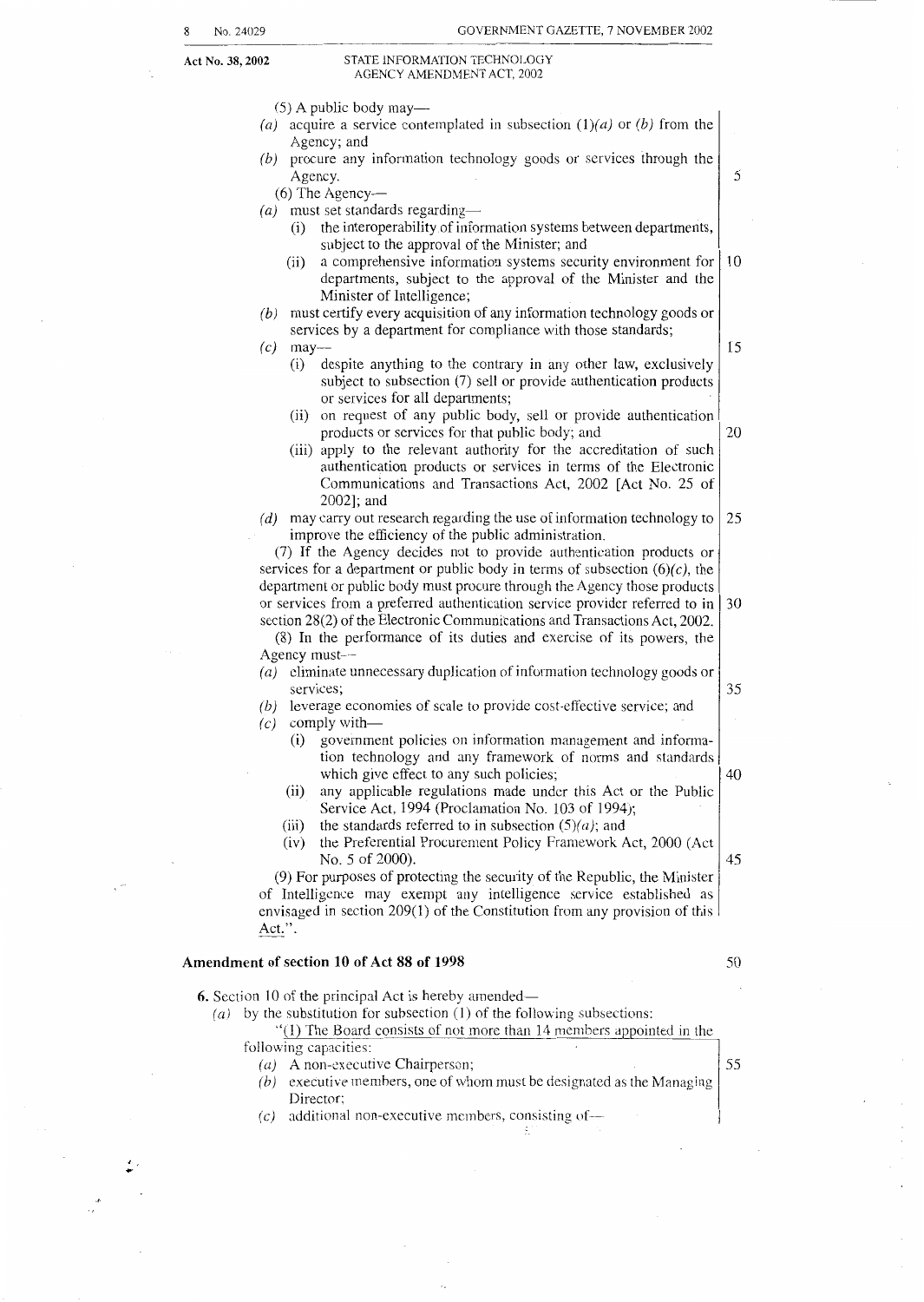$\mathcal{L}^{\mathcal{L}}$ 

10 No. 24029 GOVERNMENT GAZETTE, 7 NOVEMBER 2002

#### **Act No. 38,2002** STATE INFORMATION TECHNOLOGY AGENCY AMENDMENT ACT. 2002

| ASLING LAWILINDINIAN ACT, 2002                                                                                                                                   |    |  |  |  |
|------------------------------------------------------------------------------------------------------------------------------------------------------------------|----|--|--|--|
| one person representing the Department of Public Service and<br>(i)                                                                                              |    |  |  |  |
| Administration;<br>one person representing the National Treasury;<br>(ii)                                                                                        |    |  |  |  |
| one person as a legal expert; and<br>(iii)                                                                                                                       |    |  |  |  |
| other persons on the grounds of their expertise.<br>(iv)                                                                                                         | 5  |  |  |  |
| (1A) The majority of the members of the Board must be non-executive                                                                                              |    |  |  |  |
| members.<br>$(B)$ (a) For each non-executive member of the Board, other than the                                                                                 |    |  |  |  |
| Chairperson, the Minister may appoint an alternate member, who may                                                                                               |    |  |  |  |
| attend and vote at meetings of the Board on behalf of a member if that                                                                                           | 10 |  |  |  |
| member is unable to attend.                                                                                                                                      |    |  |  |  |
| $(b)$ The term of office of an alternate member is the same as that of the                                                                                       |    |  |  |  |
| non-executive member in respect of whom he or she is appointed and such                                                                                          |    |  |  |  |
| alternate member vacates office if the relevant non-executive member<br>vacates office.                                                                          |    |  |  |  |
| $(c)$ The provisions of sections 11 and 12 regarding remuneration and                                                                                            | 15 |  |  |  |
| other conditions of appointment applicable to non-executive members of                                                                                           |    |  |  |  |
| the Board apply with the necessary changes to an alternate member.                                                                                               |    |  |  |  |
| (1C) The Minister must designate one of the non-executive members                                                                                                |    |  |  |  |
| referred to in subsection $(1)(c)$ as the Deputy Chairperson, who must act in<br>the place of the Chairperson if he or she is unable to perform his or her       | 20 |  |  |  |
| functions."; and                                                                                                                                                 |    |  |  |  |
| by the substitution for subsection (2) of the following subsection:<br>(b)                                                                                       |    |  |  |  |
| "(2) A majority of the [appointed Directors] non-executive members of                                                                                            |    |  |  |  |
| the Board forms a quorum.".                                                                                                                                      | 25 |  |  |  |
|                                                                                                                                                                  |    |  |  |  |
| Amendment of section 13 of Act 88 of 1998                                                                                                                        |    |  |  |  |
| 7. Section 13 of the principal Act is hereby amended by the substitution for subsection                                                                          |    |  |  |  |
| (2) of the following subsection:                                                                                                                                 |    |  |  |  |
| "(2) The Managing Director is accountable to the Board, and is the chief                                                                                         |    |  |  |  |
| [administrative and] executive officer of the Agency.".                                                                                                          | 30 |  |  |  |
| Amendment of section 15 of Act 88 of 1998                                                                                                                        |    |  |  |  |
|                                                                                                                                                                  |    |  |  |  |
| 8. Section 15 of the principal Act is hereby amended by the substitution for subsection<br>(1) of the following subsection:                                      |    |  |  |  |
| $\lq(1)$ If a department or public body concludes a business agreement for the                                                                                   |    |  |  |  |
| acquisition of a service contemplated in section $7(1)(a)$ or (b), the Agency must, on                                                                           |    |  |  |  |
| 35<br>the date stipulated in that agreement, make an employment offer to every                                                                                   |    |  |  |  |
| practitioner of that department or public body who is responsible for information                                                                                |    |  |  |  |
| technology functions in respect of that service, unless the Agency, practitioner and                                                                             |    |  |  |  |
| department or public body agree otherwise.".                                                                                                                     |    |  |  |  |
| Amendment of section 16 of Act 88 of 1998                                                                                                                        | 40 |  |  |  |
|                                                                                                                                                                  |    |  |  |  |
| 9. Section 16 of the principal Act is hereby amended—<br>(a) by the substitution for subsections $(1)$ and $(2)$ of the following subsections:                   |    |  |  |  |
| "(1) The Agency is funded from monies received for services rendered that                                                                                        |    |  |  |  |
| are stipulated in the service level agreements referred to in section 20.                                                                                        |    |  |  |  |
| $(2)$ The Minister must—                                                                                                                                         | 45 |  |  |  |
| after consultation with all executing authorities; and<br>$\left( u\right)$                                                                                      |    |  |  |  |
| subject to the approval of the Minister of Finance,<br>(b)                                                                                                       |    |  |  |  |
| determine from time to time reasonably market-related rates for establishing<br>the cost of a service or product contemplated in section $7(1)$ and $(5)(c)$ ."; |    |  |  |  |
| by the deletion of subsection $(4)$ ;<br>(b)                                                                                                                     | 50 |  |  |  |
| by the substitution in subsection (5) for the expression "an organ of state" of<br>(c)                                                                           |    |  |  |  |
| the expression "public body";                                                                                                                                    |    |  |  |  |
| by the substitution in subsection (8) for the expression "Department of State<br>(d)                                                                             |    |  |  |  |
|                                                                                                                                                                  |    |  |  |  |
| Expenditure" of the expression "National Treasury"; and<br>by the substitution for subsection (9) of the following subsection:<br>(e)                            | 55 |  |  |  |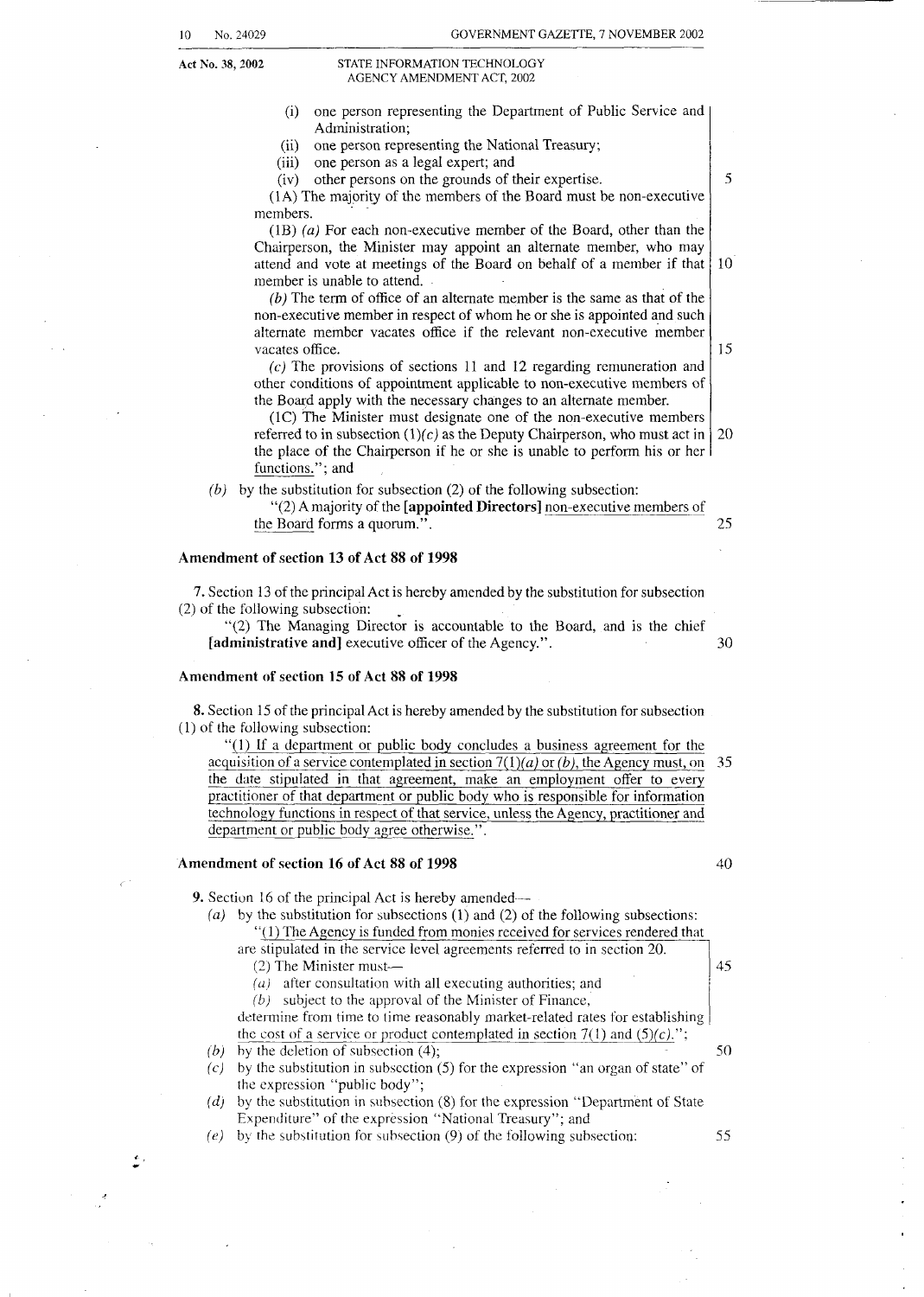#### **Act No. 38, 2002** STATE INFORMATION TECHNOLOGY AGENCY AMENDMENT ACT, 2002

"(9) An auditor appointed by the Board in terms of section 58 of the Public Finance Management Act, 1999 (Act No. 1 of 1999), must audit annually the accounts, financial statements and financial management of the Agency and each of its subsidiaries.".

#### **Substitution of section 17 of Act 88 of 1998** 5

**10.** (1) The following section is hereby substituted for section 17 of the principal Act:

#### **"Shareholding**

**17.** (1) Despite the Companies Act or any other law, the State is the sole shareholder of the Agency.

 $\overline{(2)}$  The Agency has a share capital of R1, represented by one ordinary 10 share with a nominal value of R1.

(3) The Minister must exercise on behalf of the State the rights attached to the State as shareholder.".

(2) The memorandum of association of the Agency must be altered in accordance with section 17(2) of the principal Act, as amended by this Act, and lodged with the Registrar 15 of Companies who must, free of charge, register the memorandum of association so altered.

#### **Repeal of section 18 of Act 88 of 1998**

÷.

**11.** Section 18 of the principal Act is hereby repealed.

#### **Amendment of section 19 of Act 88 of 1998**

*20* 

**12.** Section 19 of the principal Act is hereby amended—

*(a)* by the insertion after subsection (2) of the following subsections:

#### "(2A) If a department or public body before the acquisition from the Agency of a service contemplated in-

- $(a)$  section  $7(1)(a)$  partly or fully carried out that service itself, any 25 corporeal or incorporeal asset of that department or public body held or used in connection with that service, must be transferred to the Agency; and
- (b) section  $7(1)(b)$  partly or fully carried out that service itself, such corporeal and incorporeal assets of that department or public body 30 held or used in connection with that service as agreed on by that . department or public body and the Agency, must be transferred to the Agency.

(2B) The transfer of an asset in terms of subsection (2A) must take place in accordance with an agreement between the relevant department or public 35 body and the Agency with the approval of the Minister of Finance or the relevant member of the Executive Council responsible for finance."; and

 $(h)$  by the substitution for subsection  $(3)$  of the following subsections:

 $\mathbb{R}^{N\times N}$  .

*.'(3)* Despite any other provision of this section, the State may transfer assets to the Agency in order to further the objects and enhance the performance of the duties and the exercise of the powers of the Agency. 40

(3A) When an corporeal or incorporeal asset is transferred in terms of this section, all contracts, rights and obligations existing at the time in respect of that asset must be assigned to the Agency.

 $(3B)$  No transfer duty, stamp duty, registration fee or any other duty, fee, levy or tax imposed by law are payable in respect of any transfer in terms of this section.". 45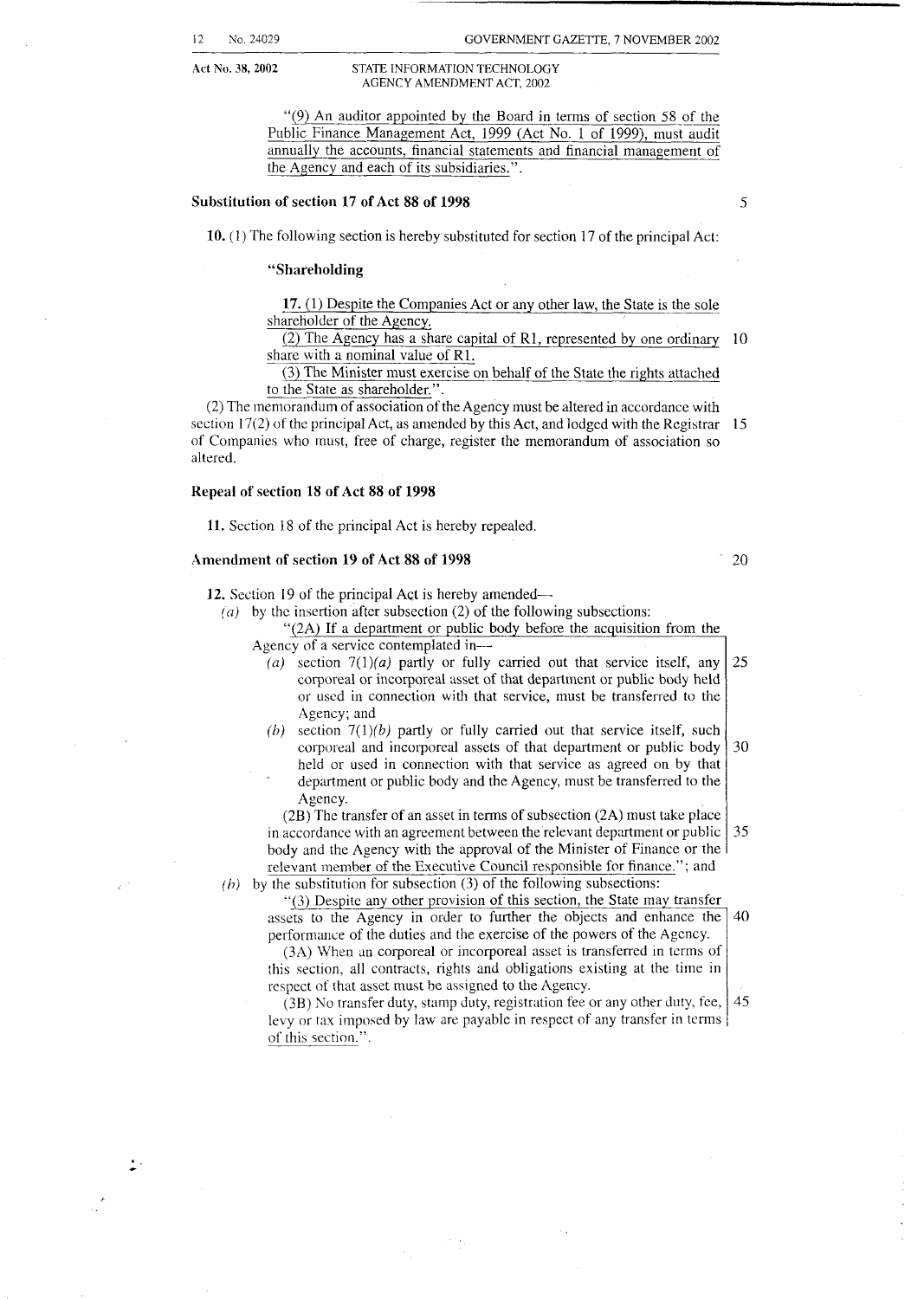**Act No. 38,2002 STATE** INFORMATLON **TECHNOLOGY**  AGENCY **AMENDMENT ACT.** 2002

#### **Substitution of section 20 of Act 88 of 1998**

13. The following section is hereby substituted for section 20 of the principal Act:

#### **"Business and service level agreements**

**20.** (1) *(a)* Every department must conclude a business agreement with the Agency to regulate their relationship for purposes of-

- (i) the services contemplated in section  $7(1)(a)$ ; and
- (ii) those services contemplated in section  $7(1)(b)$  that it intends to use.

5

*(b)* **A** public body must conclude a business agreement with the Agency in respect of those services contemplated in section  $7(1)(a)$  and *(b)* that it  $\begin{bmatrix} 10 \end{bmatrix}$ intends to use.

*(c)* The Minister must prescribe the compulsory terms of the business agreement by regulation in terms of section 23.

(2) **A** department or public body and the Agency must conclude a service level agreement to support the business agreement concluded in terms of 15 subsection  $(1)$ .

(3) A business agreement or service level agreement concluded in terms of section 20(1) or (2), before its amendment by the State Information Technology Agency Amendment Act, 2002, remains in force until such date as the relevant department or public body and the Agency agree on, which *20*  date may not be later than 36 months after that Act takes effect.".

#### **Repeal of section 21 of Act 88 of 1998**

**14.** Section 21 of the principal Act is hereby repealed.

#### **Substitution of sections 23 and 24 of Act 88 of 1998**

**15.** The following sections are hereby substituted for sections 23 and 24, respectively, 25 of the principal Act:

#### **"Regulations**

| 23. (1) The Minister, after consultation with all executing authorities—<br>must make regulations regarding the manner in which procurement in<br>(a) |      |  |  |  |
|-------------------------------------------------------------------------------------------------------------------------------------------------------|------|--|--|--|
| terms of section 7(3) to (7) must take place, subject to the approval of $\vert$ 30                                                                   |      |  |  |  |
| the Minister of Finance; and                                                                                                                          |      |  |  |  |
| may make regulations regarding—<br>(b)                                                                                                                |      |  |  |  |
| any matter that must or may be prescribed by regulation in terms<br>(i)                                                                               |      |  |  |  |
| of this Act;                                                                                                                                          |      |  |  |  |
| the imposition of additional duties or conferment of additional<br>(ii)                                                                               | l 35 |  |  |  |
| powers on the Agency that are necessary to achieve its objects;                                                                                       |      |  |  |  |
| a procedure to resolve disputes between a department and the<br>(iii)                                                                                 |      |  |  |  |
| Agency;                                                                                                                                               |      |  |  |  |
| information systems security applicable to all departments,<br>(iv)                                                                                   |      |  |  |  |
| subject to the approval of the Minister of Intelligence; and                                                                                          | 40   |  |  |  |
| any other matter that is necessary to be prescribed in order to<br>(v)                                                                                |      |  |  |  |
| achieve the objects of this Act.                                                                                                                      |      |  |  |  |
| (2) Without limiting the generality of subsection $(1)(a)$ , such regula-                                                                             |      |  |  |  |
| tions-                                                                                                                                                |      |  |  |  |
| must provide for representation during the procurement process of the<br>(a)                                                                          | 45   |  |  |  |
| department that requires procurement;                                                                                                                 |      |  |  |  |
| must provide for due consideration of suitable service providers<br>(b)                                                                               |      |  |  |  |
| located in the province in which the goods or services are required;                                                                                  |      |  |  |  |